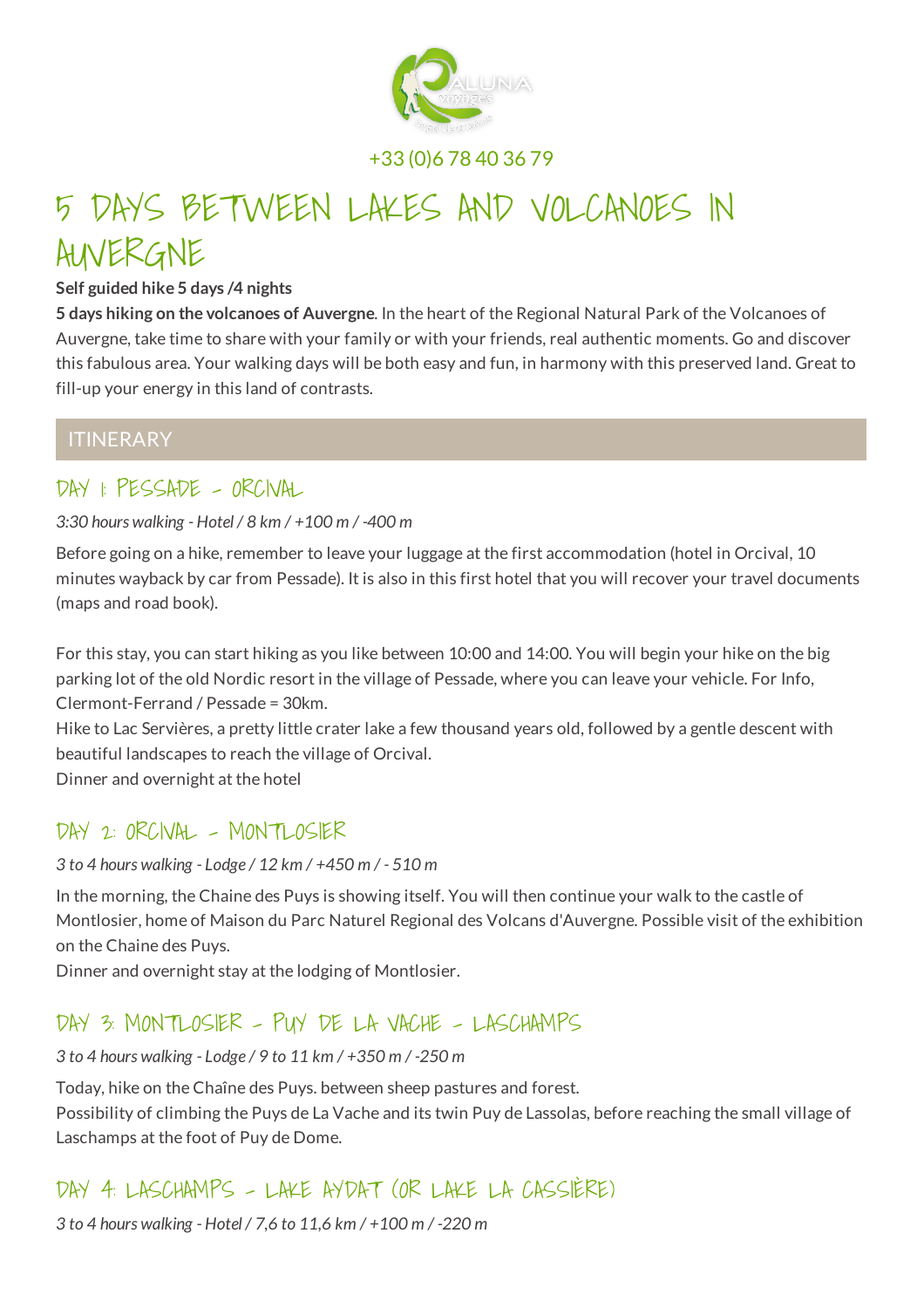Departure from Laschamps to join along the lava flow Lake Aydat, Possibility of swimming (in the protected bathing area).

# DAY 5: LAC D'AYDAT (OU LAC DE LA CASSIÈRE) - PESSADE

*4 to 5 hours hours walking / 11.4 to 115.5 km / +395 m / -75 m*

Before leaving, remember to leave your luggage at the hotel reception, so that you can pick them up later with your car at the end of your hike.

Between mowing meadows and pastures, your last day of hiking will take you back to the hamlet of Pessade, through the Narse d'Espinasse, a real jewel and relic of the ice age.

*--*

#### *Disclaimer*

The route can be modified for reasons of safety, meteorology or unforeseen events linked to events beyond our control: cut *roads, local festivals... "Aluna Voyages" and itsteam will alwaysstrive to provide the best solution.*

LEVEL

### WALKING OR ACTIVITY TIME

The days offer 4 to 5 hours of activity per day.

### CONSECUTIVE DAYS OF ACTIVITIES

5 days of activities suitable for families with children.

### ELEVATION / ELEVATION / TERRAIN

Low elevation on easy terrain.

### LUGGAGE TRANSPORTATION

All you have to do is carry your small backpacks with personal belongings of the day as well as your picnics. Your travel bags (or suitcases) will be transported by taxi on Day 2 and Day 3.

On Day 1, you will leave your luggage at the Orcival hotel before starting your hike.

On Day 5, before your last hike, you will leave your luggage at the hotel. After your hike, you will need to pick up your luggage at this hotel.

Weather Conditions Climate of mountain pleasant in the inter seasons and hot in summer. Evenings can be cool.

### EXPERIENCE REQUIRED

No specific experience. Walk regularly and have the pleasure of effort. Easy journey and accessible to anyone in good health.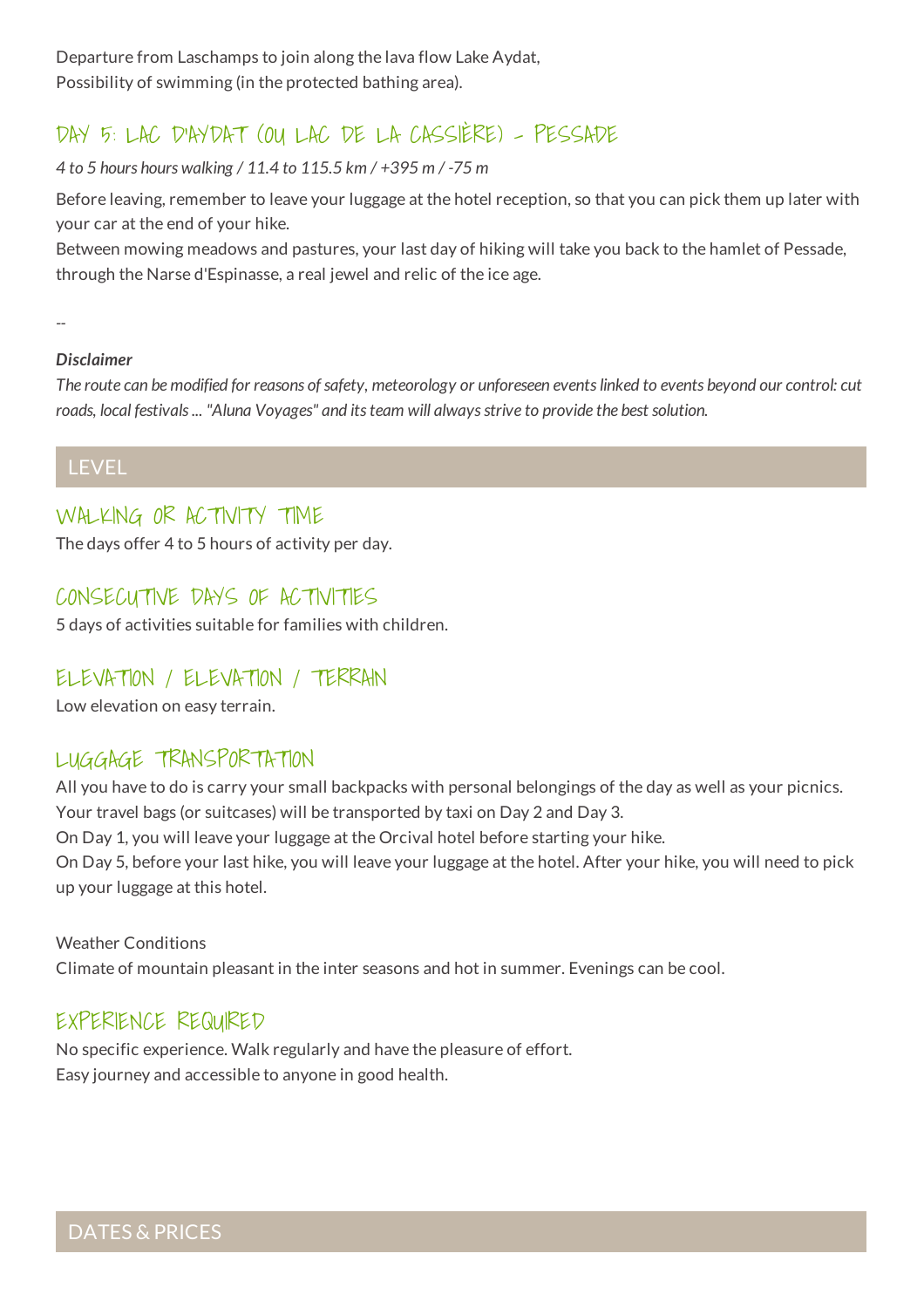#### **May to October**

### **For families or groups of friends, from 2 people.**

*Supplement 1 person only on the stay: 100 €.*

- **Adult** price (or **from 16 years old**) : **495 €**
- Teen price from **12 to 15 years old** : **455 €**
- Child price **under 12 years** : **375 €**

# OUR PRICE INCLUDES

### **MEAL**

Full board from Day 1 dinner to Day 5 lunch. **TRANSPORT**

Transportation of travel bags (or suitcases) by taxi on Day 2 and Day 3.

1 piece of luggage per person up to 12 kg. Any surplus may be refused or surcharged by the carriers on the spot.

On the first day, before hiking, remember to leave your luggage at the first accommodation (hotel in Orcival, 15 minutes wayback by car from Pessade).

On the last day you will have to pick-up your luggage after your walk.

#### **EQUIPMENT**

Maps and road book for logistics information but also for naturalistic and cultural information.

#### **ACCOMMODATION**

Hotel and cottage in small dormitory.

# OUR PRICE DOES NOT INCLUDE

#### **MEAL** Drinks and personal extras. Meals not mentioned above.

**TRANSPORTATION**

Journey to the starting point.

### **Luggage transportis notincluded on the first day and the last day.**

**VARIOUS**

Paying admissions to parks, sites and museums not included in the program.

Cancellation, Baggage, Interruption and Repatriation Insurance: 3.95% of the price of your trip.

#### **Compulsory registration fee: 15 € per file**

### PRACTICAL INFO

# YOUR MEETING

#### **Public transportation** :

In order to limit your CO2 emissions, we encourage you to use public transport to get to Clermont-Fd bus or train station.

From Clermont station to Pessade, about € 60/taxi ride on weekdays and about € 90/taxi ride on Sundays and public holidays.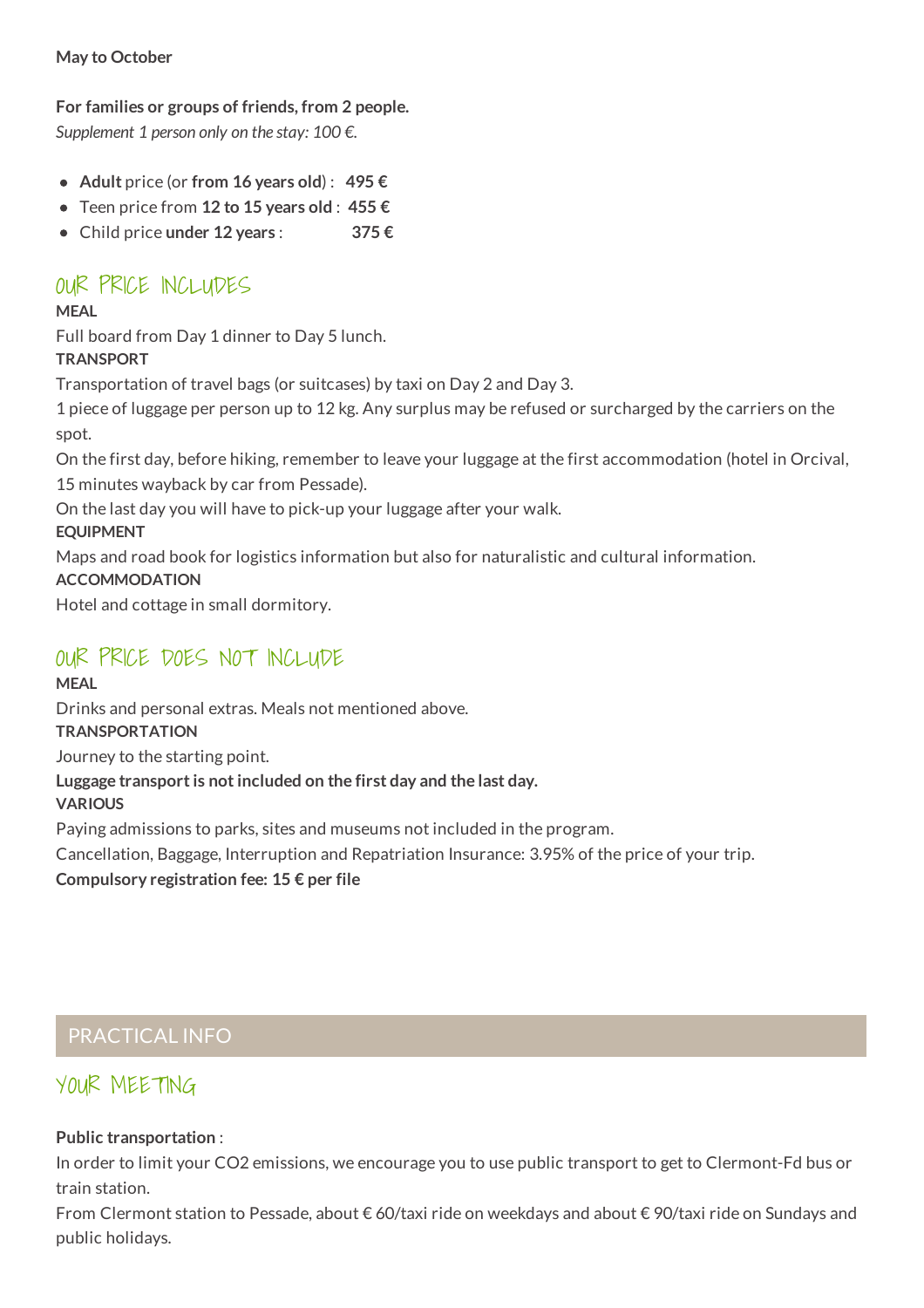For information, transport to / from Clermont-Fd - Pessade (60 km return).

**By road** : 30 km (40 mn) from Clermont-ferrand. Take the N89 in the direction of Mont Dore, then at the Ventouse pass, turn left (dir Besse) then 500 m further on the right on the D5. At Zanière, turn right until Pessade.

(See [Openstreet](https://www.openstreetmap.org/?mlat=45.6335&mlon=2.8897#map=15/45.6335/2.8897) Map)

### ACCOMMODATION

#### **2 nights in a hotel \*\* and 2 nights in a cottage in small dorm.**

Your room will be available from 5 pm and must be vacated by 10 am.

If you arrive the day before, **you can spend the nightin Finnish kota or caravan in Pessade**.

- $\bullet$  Adult Kota night : 20  $\epsilon$ /night in the Kota
- Child under 12 years:  $15 \text{ E/night}$  in the Kota

#### **Possibility to order catering meals : You must add to these costs, a package of 24 €/delivery.**

- Evening meal + breakfast:  $25 \in \text{4}$  /adult and  $17 \in \text{4}$  /child under 12
- $\bullet$  Dinner / Breakfast / Lunch box, delivered to kota : 38 €/adult and 25 €/child under 12
- $\bullet$  Overnight Half board with dinner and breakfast: 45 €/adult and 32 €/child under 12 years
- Night in full board with 3 meals : 58  $\epsilon$ /adult and 40  $\epsilon$ /child under 12 years

### FOOD

You have breakfast at the hotel and at the cottage. Picnics are to be transported by yourself. Evening meals are taken at the hotel restaurant and at the cottage.

Evening meals are served in the hotel's restaurant and at the lodge.

# RECOMMENDED EQUIPMENT

#### **A SMALL BACKPACK CONTAINING**

- a hat or cap
- a pair of sunglasses
- a rain cape or a K-Way windbreaker or better a Gore-Tex jacket
- toilet paper
- a small personal first aid kit (aspirin, plaster, elastoplast, ...)
- Tupperware with cutlery for picnics and a water container
- Plastic bags to wrap business in bad weather
- a camera / pair of binoculars

#### **FOR YOUR EVENING LUGGAGE**

#### **For taxi transportation : only 1 bag/pers (max weight 12 kg/pers).**

- a cotton or silk sheet for 2 nights at the cottage (blankets are provided)
- canvas or jogging pants
- a pair of tennis or other for the evening
- a polar fur
- spare clothing and underwear
- swimsuit
- toilet kit with a bath towel